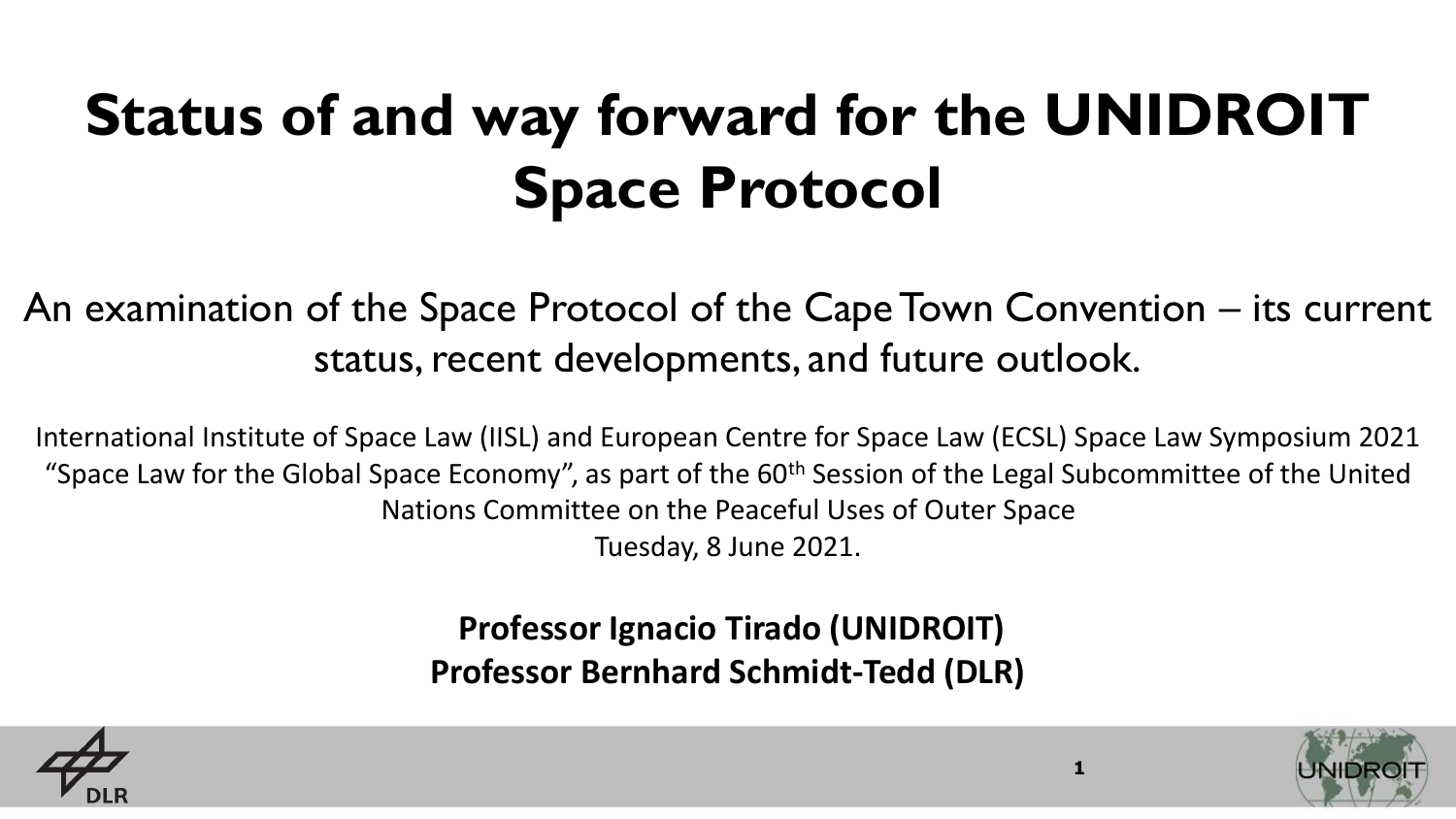#### **The Cape Town Convention**

The Space Protocol to the Cape Town Convention is an international treaty adopted in 2012 under the auspices of the International Institute for the Unification of Private Law (UNIDROIT)

It is part of the Cape Town Convention treaty system, the aim of which is to facilitate asset-based financing and leasing for the manufacture, acquisition and use of specific high value equipment.

The Space Protocol's aim is to adapt the CTC model to the specific characteristics of space assets and space activities

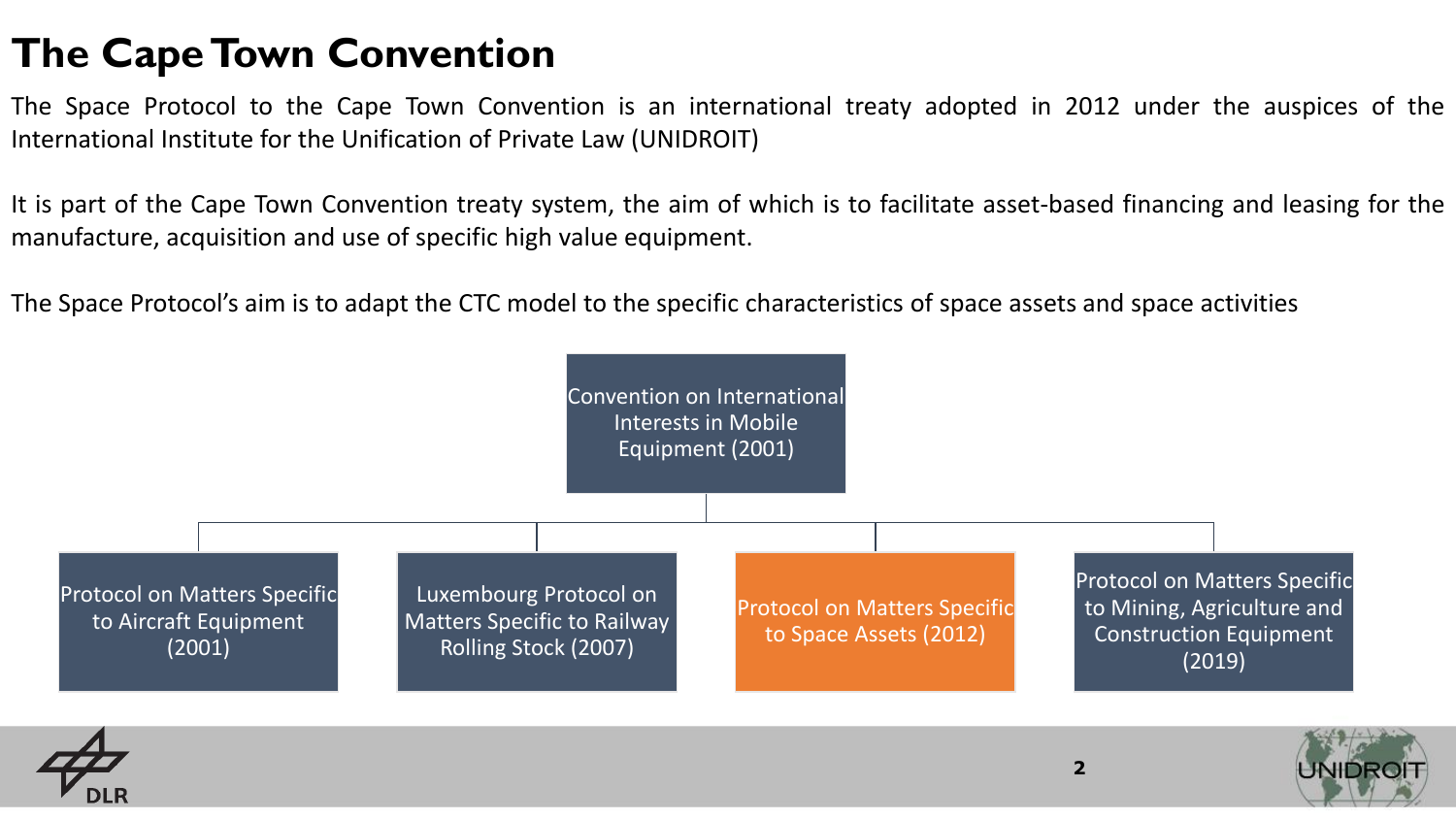# **The Cape Town Convention**

- The Convention currently has 83 contracting states and has been approved by the European Union.
- The Aircraft Protocol, which was negotiated alongside the Convention and entered into force in 2006, is the first and most widely adopted of the existing Protocols with 80 contracting states.



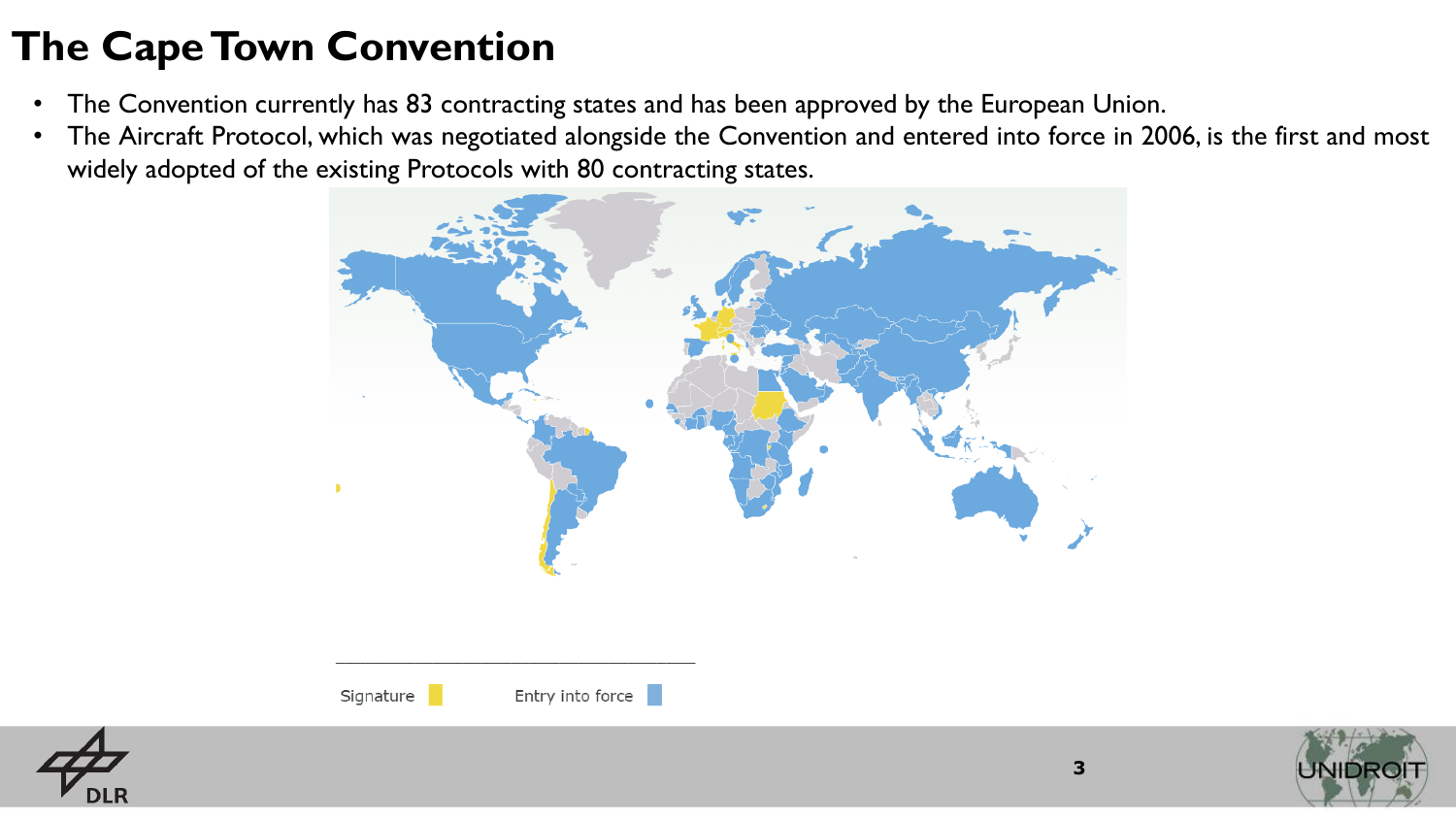# **Main Objectives of the Space Protocol**

- 1. To facilitate **the acquisition and financing of space assets** by providing for the **creation of international interests which will be recognised in all Contracting States**;
- 2. To provide creditors with a **range of basic default and insolvency-related remedies** and, where there is evidence of default, a **means of obtaining speedy relief pending final determination** of its claim on the merits;
- 3. To establish **an electronic international registry for the registration of international interests in space assets** which will give **notice of their existence to third parties** and **enable the creditor to preserve its priority** against subsequently registered interests and against unregistered interests and creditors in the debtor's insolvency;
- 4. To ensure that the **particular needs of the space industry are met** with specific provisions on scope, application, and insolvency related;
- 5. To grant Contracting States **a degree of flexibility** in adhering to the international regime, by allowing, to a well-defined and limited extent, **policy choices through declarations**, while preserving the basic uniformity of the legal regime;
- 6. By these means to give intending **creditors greater confidence** in the decision to grant credit, **enhance the credit rating of equipment receivables** and **reduce borrowing costs and credit insurance premiums** to the advantage of all interested parties.

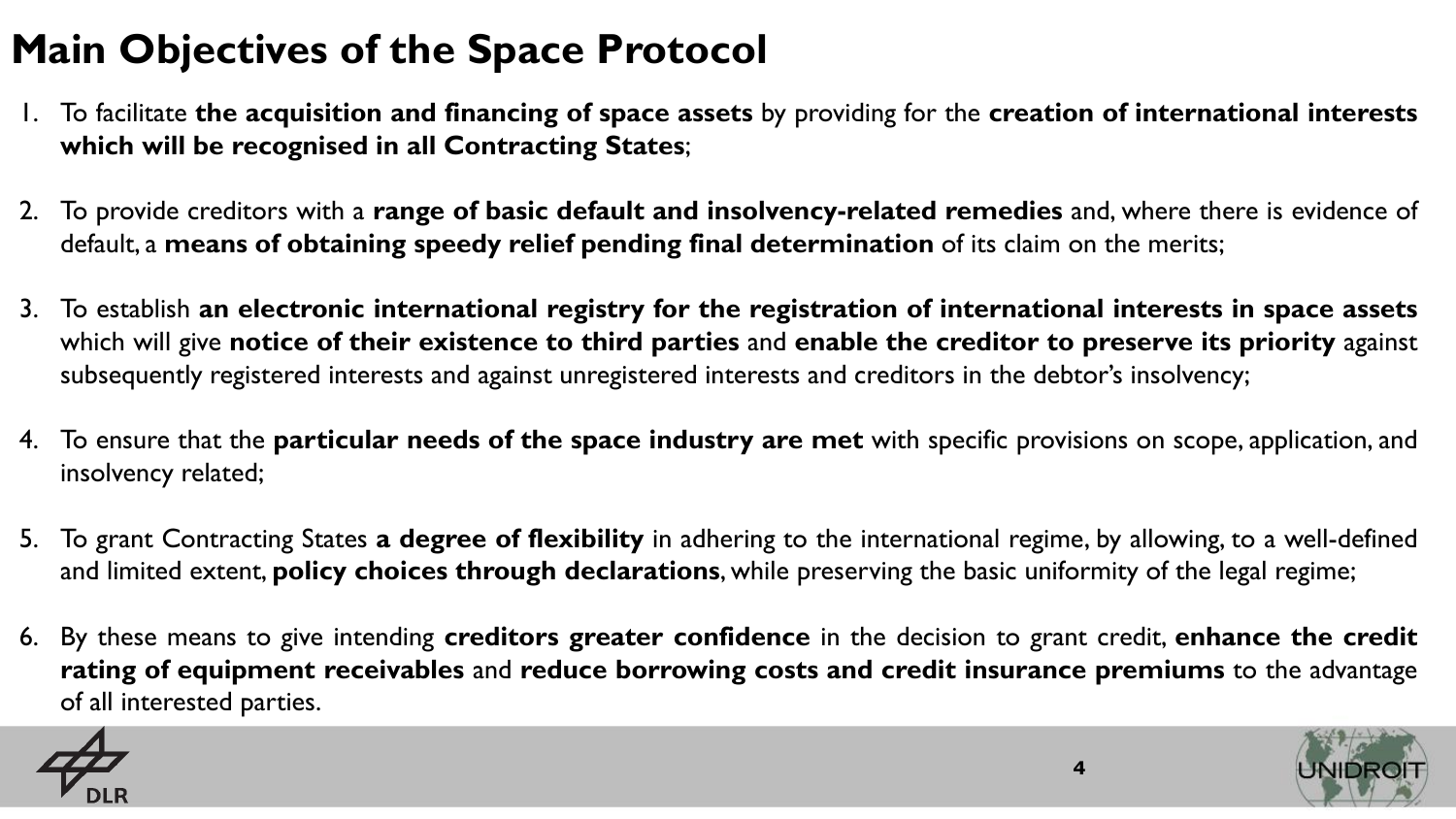#### **Space Protocol – Development and Status**

The Space Protocol was adopted at a Diplomatic Conference in Berlin in 2012 attended by 40 States. **4 States signed the Space Protocol at the Diplomatic Conference: Burkina Faso, Germany, Saudi Arabia, Zimbabwe.**

Through Resolution 1, the Diplomatic Conference established a **Preparatory Commission** to act with full authority as Provisional Supervisory Authority for **the establishment of the International Registry for Space Assets**, under the guidance of the General Assembly of UNIDROIT. The Preparatory Commission has the following key goals:

- Prepare the first version of the **Regulations** of the International Registry for Space Assets:
	- Status: Prepared and Approved at the Fourth Session of the Preparatory Commission in 2015.
- Work towards the **appointment of a Supervisory Authority** for the International Registry for Space Assets
	- Status: The matter was considered at the 2014 and 2018 Plenipotentiary Conferences of the ITU. It was decided that the decision should be postponed to 2022, should the Preparatory Commission invite the ITU to consider it again.
- Appoint an entity to establish and run the **International Registry for Space Assets**:
	- Status: The tender document was prepared by the Preparatory Commission. However, publication of this document is subject to progress on the appointment of a Supervisory Authority and support by additional States for the Protocol.
- Further promote the Space Protocol to States and the industry:
	- Status: This is a continuous activity which is presently being led by a Sub-Group of the Preparatory Commission.

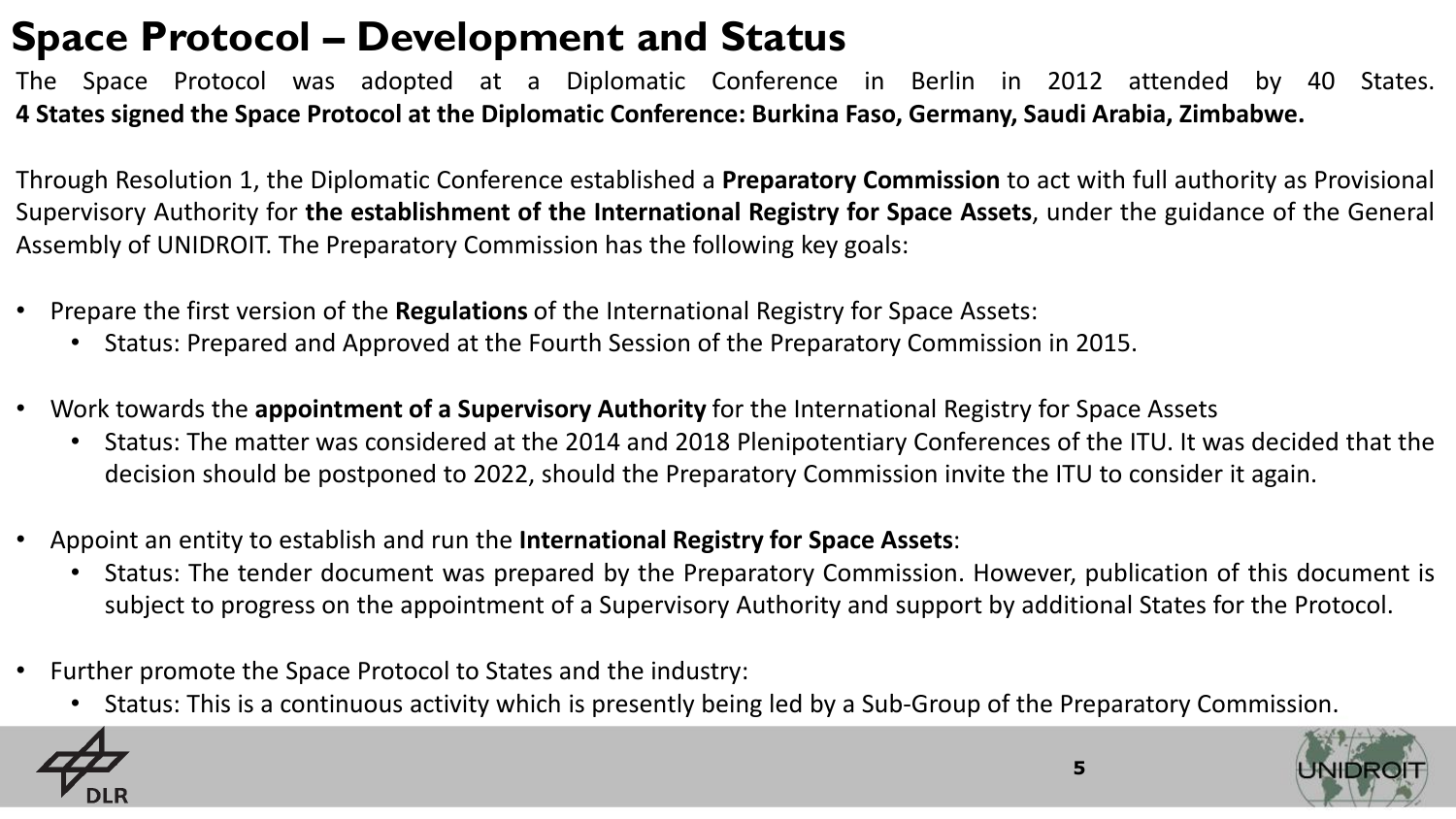#### **What is the Space Protocol**

The Space Protocol's aim is to adapt the Cape Town Convention model to the specific characteristics of space assets and space activities. It opens up an additional option based on asset-based lending for the space industry, **without impacting existing financing mechanisms in any way or form.**

When a loan is granted, secured on a piece of equipment, the risk to the lender depends on a number of factors. The Space Protocol impacts on the 'collateral value' factor by seeking to increase the expected value of the recovered asset, firstly by **making recovery more certain and quicker** and secondly **by allowing the creditor to realise that asset value by**

**redeploying it wherever there is demand.**





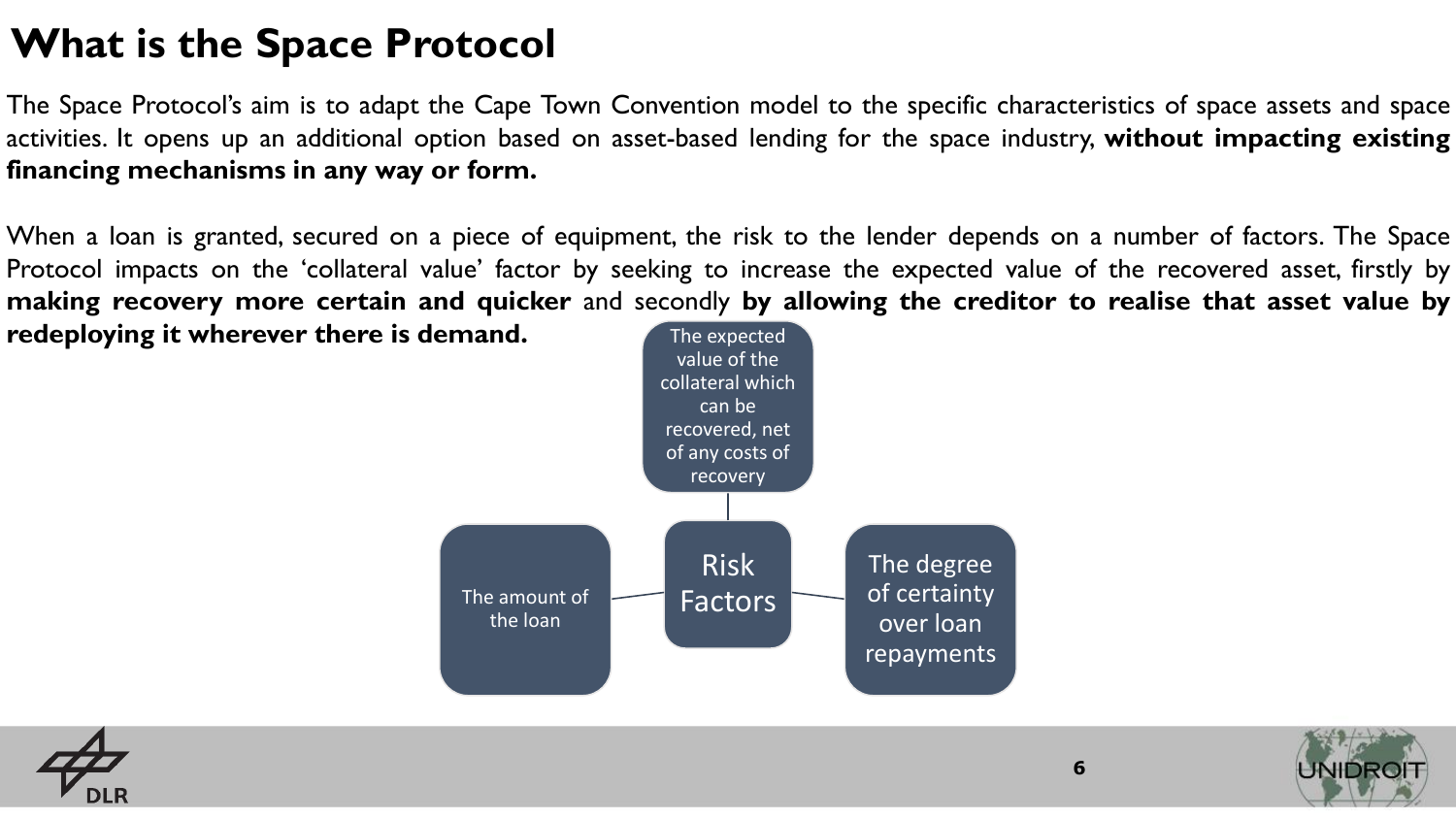## **Legal Operation**





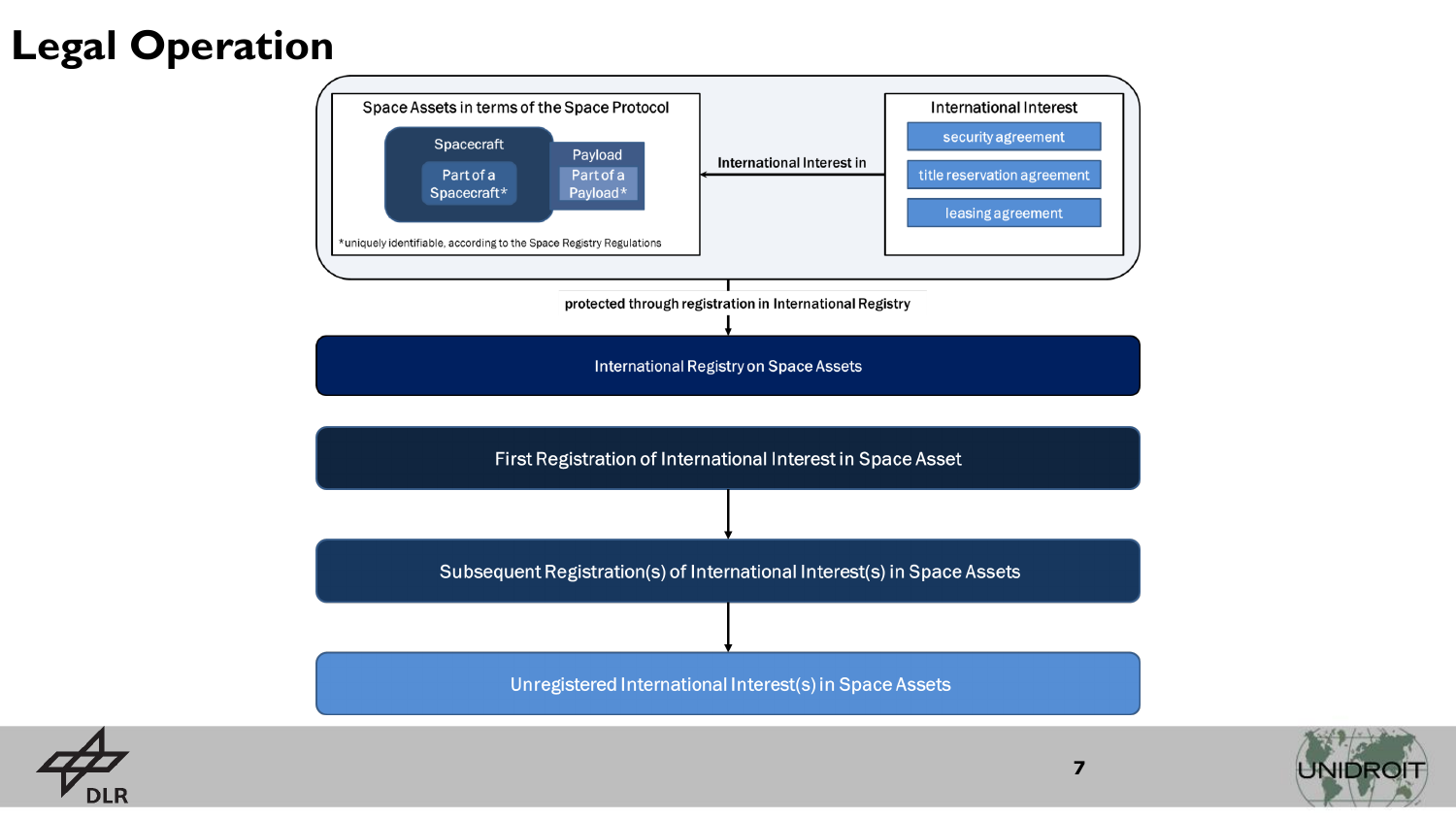# **Future Outlook and Benefits to NewSpace Financing**

Asset-based financing allows for actors within the space industry to create a **new, much lower level of risk for financiers** and the Space Protocol greatly facilitates this. It creates **a uniform regulatory regime for the recognition and protection of security interests in space assets.**

Asset financing allows companies to **leverage their assets** and **attain finance by giving creditors' rights in those assets**. The benefit of asset backed financing is that, in the case where the debtor cannot repay its debt to the creditor, **the asset itself, or interests in the asset,may come under the ownership and/or control of the creditor.**

The Space Protocol facilitates these types of transactions such that it **reduces the riskiness of the extension of credit**, by making it more likely that the amount loaned will be repaid if the debtor becomes insolvent.

According to a recent survey done by the Space Preparatory Commission subgroup for space financing in a post-COVID-19 space economy, it was found that:

- A majority of financiers were concerned about the cross-border enforceability of their security interests in space assets;
- Some financiers were keen to explore mechanisms for an asset-based financing model for space financing;
- A majority of financiers believed that this would reduce the risk of financing in the space industry; and
- Financiers believed that bridge financing could benefit most from an asset-based financing regime



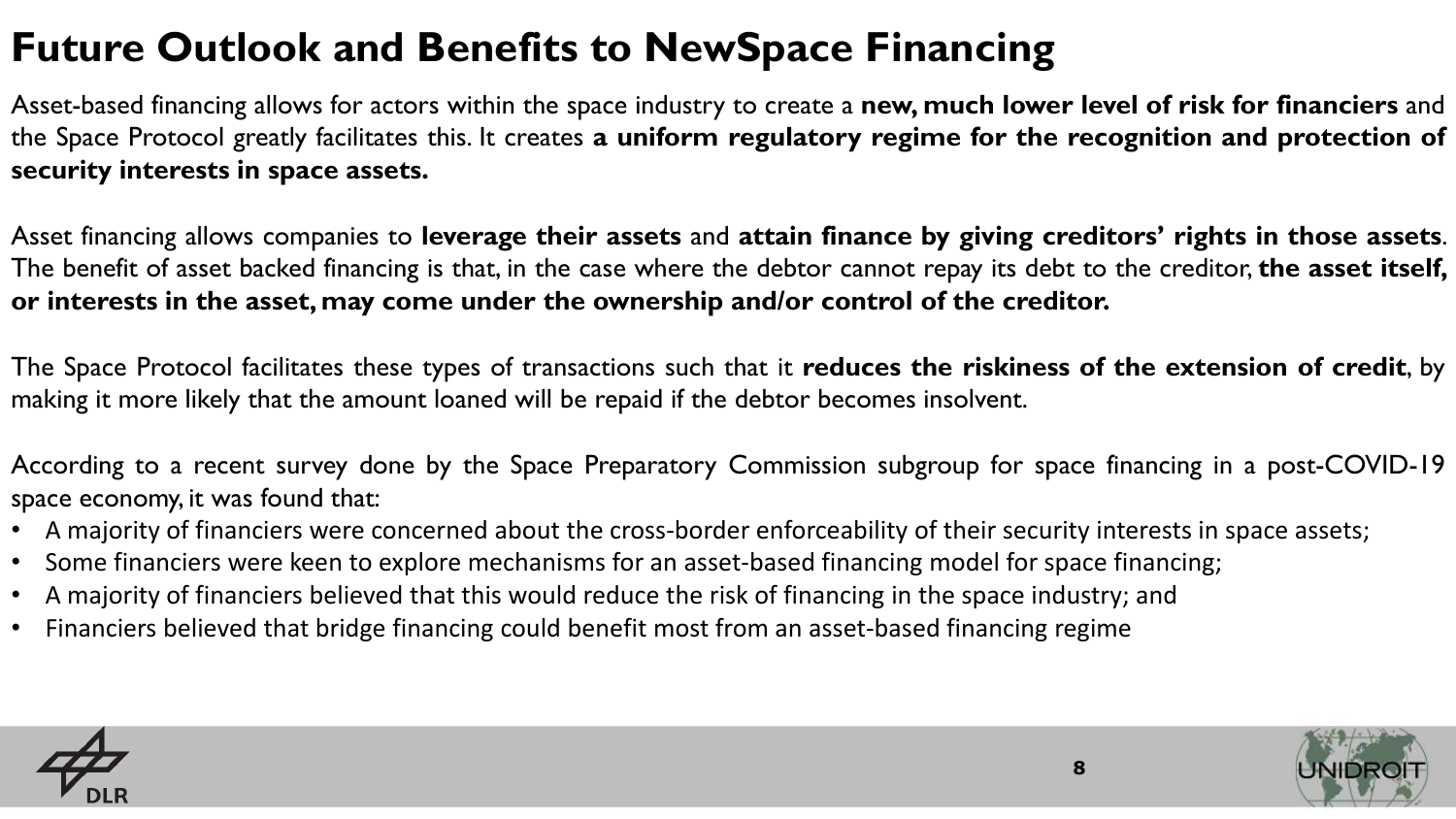## **Future Outlook and Benefits to NewSpace Financing**

In November 2020, the Council of the European Union released its conclusions on "Orientations on the European contribution in establishing key principles for the global space economy". In this, Conclusion 7:

"HIGHLIGHTS the benefits of reducing financing costs for satellite operators and of providing creditors with valuable and *accessible securities for their loans; and of promoting awareness on international financial instruments;"*

The space industry has seen tremendous growth which is expected to multiply in the near future, Morgan Stanley estimates that the revenue generated by the global space industry will increase to **\$1.1 trillion or more in 2040, up from \$350 billion in 2016**.

Prior to the Space Protocol, there existed no international legal framework providing for asset-based financing within the space industry. To assist in the development of the space industry, **an efficient international regime needed to be developed and this is exactly what the Space Protocol provides**. The Space Protocol provides a **stable and secure legal environment** for transactions in space assets based on the **tried and tested mechanism** of asset-based financing.



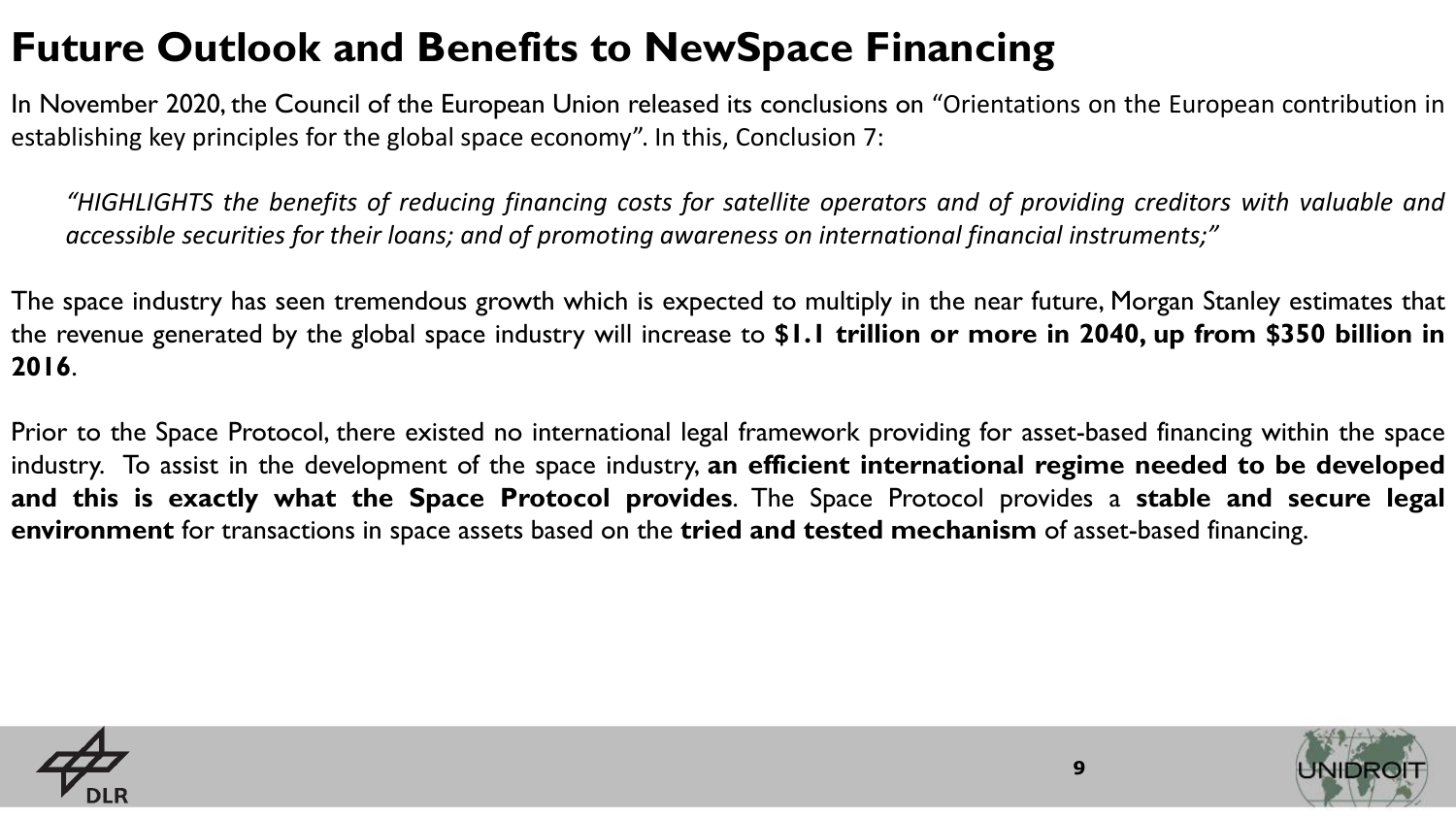### **Conclusion**

At present, UNIDROIT and the Preparatory Commission are working towards finalisation of the framework for the operation of the International Registry. for Space Assets.

We are closely working with Governments, International Organisations, Experts, and Industry to increase the understanding, and use of asset-based financing in the space industry.

Ratification by States will allow the Space Protocol to start benefitting the space industry as it was originally drafted to do so.





PROTOCOL TO THE **CONVENTION ON** INTERNATIONAL INTERESTS IN MOBILE EQUIPMENT ON MATTERS SPECIFIC TO **SPACE ASSETS** 







**NIDROI** 

**10**